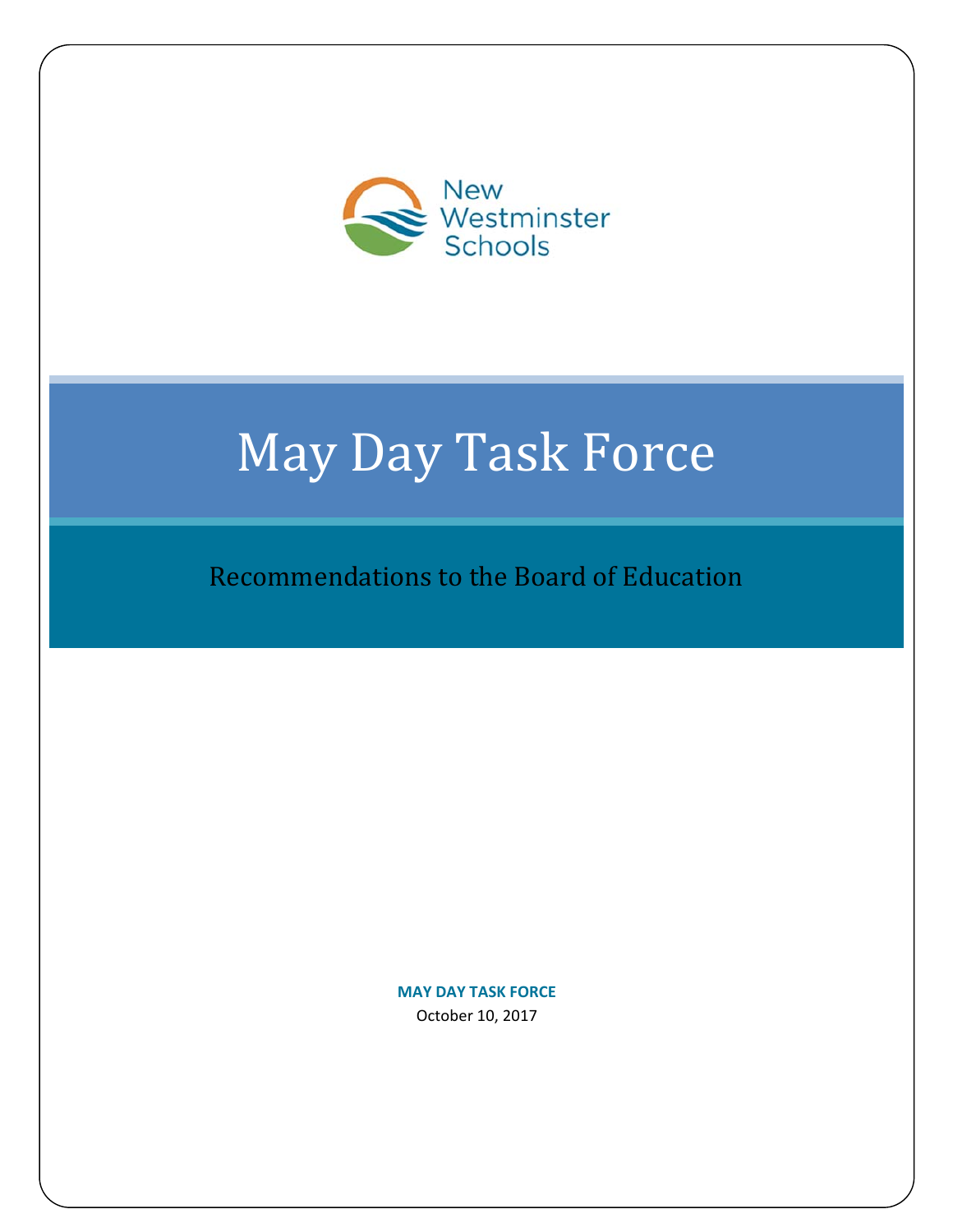

# **Purpose of the May Day Task Force**

On November 24, 2015, the Board of Education passed the following motion directing that a May Day Task Force be commissioned to review the School District's participation in the annual celebration of May Day:

RESOLVE to establish a Task Force comprised of four teachers, two parents, one support staff, admin staff and two Trustees, with one Trustee as Chair, to review May Day in New Westminster; AND THAT the review include a process for gathering feedback from parties with an interest regarding matters pertaining to the District's annual celebration of May Day; AND THAT the May Day Task Force report back to the Board of Education no later than the fall of 2016 so that any suggested changes can be implemented in the spring of 2017; AND THAT staff bring forward to the December Education Policy and Planning Committee, terms of reference for the May Day Task Force.

The purpose of the May Day Task Force was to review the nature and scope of the New Westminster School District's participation in the annual May Day celebration. As per the May Day Task Force Terms of Reference, (see appendix B), the committee was asked to bring recommendations to the Board of Education in the fall of 2016. After numerous meetings, the May Day Task Force requested, and was granted by the Board of Education, an extension to bring their recommendations forward in the fall of 2017. The recommendations found in this document represent 18 months of conversation, dialogue and debate. The process also included a comprehensive survey of teachers, support staff, administrators and exempt staff about the District's ceremony in Queen's Park (see appendix A). The committee's discussions were frank and often characterized by disagreement; however, as outlined in the May Day Task Force Terms of Reference, the committee operated on the principle of seeking consensus for all recommendations.

## **Rationale for Recommendations**

The May Day Task Force, having been asked to consider the District's celebration of May Day, engaged in a collaborative and consultative process with a view to make recommendations to the Board. The committee considered the historical/traditional importance of the May Day Celebration in the district, its place in the context of a contemporary curriculum, and issues related to equity and inclusion. The committee gave a great deal of weight to the survey responses. Given the 203 staff responses, the May Day Task Force believed that the feedback in the survey had a very high degree of reliability and validity and was a fair representation of the opinions of the staff in our School District. The qualitative responses to the survey and our own discussions suggest that, at least as presently conceived, May Day and its institutions command little general support amongst District staff. Specifically, as presently conceived, May Day faces significant pedagogical and practical issues that the Board should bear in mind as it considers how to proceed.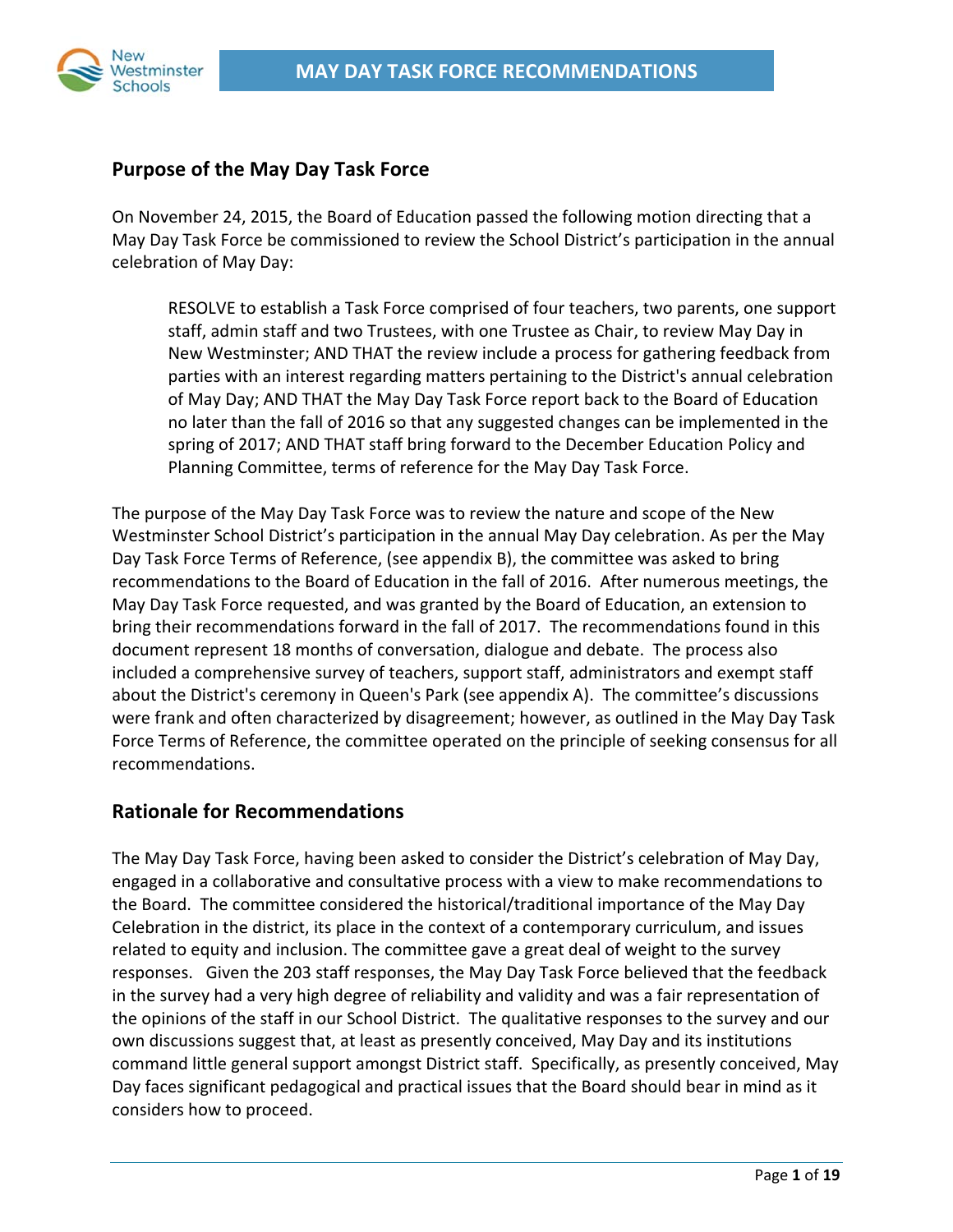

The survey results indicated meagre support or justification for the institution of the "Royal Suite." The selection process is widely characterized as a popularity contest which is probably indefensible in a contemporary School District. While no eligible student is specifically barred from putting themselves forward for a position in the Royal Suite, the institution itself does not positively reflect the District's values of inclusion and diversity, owing to its anachronistic core notions of stereotypical gender roles and reliance on a selection method of casting one group of students "above" the others. Attempts at changing or modernizing the composition and role of the Royal Suite, including the mandatory costume, have met with little success. The District does not sanction or promote the election of Prom Queens, or Homecoming Queens at the secondary level, so it is difficult to justify doing so at the elementary level – apart from the argument that it is traditionally done.

Teaching May Pole dancing as a component of the physical education/fine arts curriculum remains a defensible use of teaching time and facilities. However, requiring an entire grade cohort to master the dances for a certain set date imposes difficulties with respect to allocation of practice space and teachers' curricular autonomy. There are practical complaints that possibly too much teaching time is required and that the necessity for practice typically infringes on other classes' gym allocations. With respect to how the District's May Day celebrations fit into other aspects of the curriculum – history, specifically ‐ the historical legacy of May Day in New Westminster could possibly be integrated to promote critical engagement with the province's history, but that goal is typically not being met, possibly owing to the time commitment and focus on practicing the dances for the collective performances in Queen's Park.

There are considerable hurdles to be faced if the collective celebration of May Day with the dancing ceremony in Queen's Park is to continue as a District-organized event. There seems to be little pedagogical or staff support for the amount of time taken out of the teaching schedule to make this event happen. The justification for taking the grade 2 and 5 classes out of school that day seems to be merely to act as an audience. There is little engagement amongst student spectators with the ceremonies themselves. Apart from those parents who attend to watch their children dance around the poles, there seems to be little other public engagement with the event itself, even though it has historically been linked to the local community spring festival. Parent volunteers to assist with transiting students to Queen's Park are difficult to marshal. Volunteer district staff willing and capable of organizing the event may prove impossible to find even for the upcoming 2018 iteration of the event. Amongst staff there is broad support for the general notion that the May Day ceremony in Queen's Park ought to transition away from a District‐orchestrated event to one prepared by some other organization that students should voluntarily participate in, held outside of school hours.

An argument can be made that the large collective celebration of May Day in Queen's Park has served as a "unifying" moment that promotes social cohesion for generations of schoolchildren in New Westminster. The Board of Education may want to consider that rationale when determining how to proceed.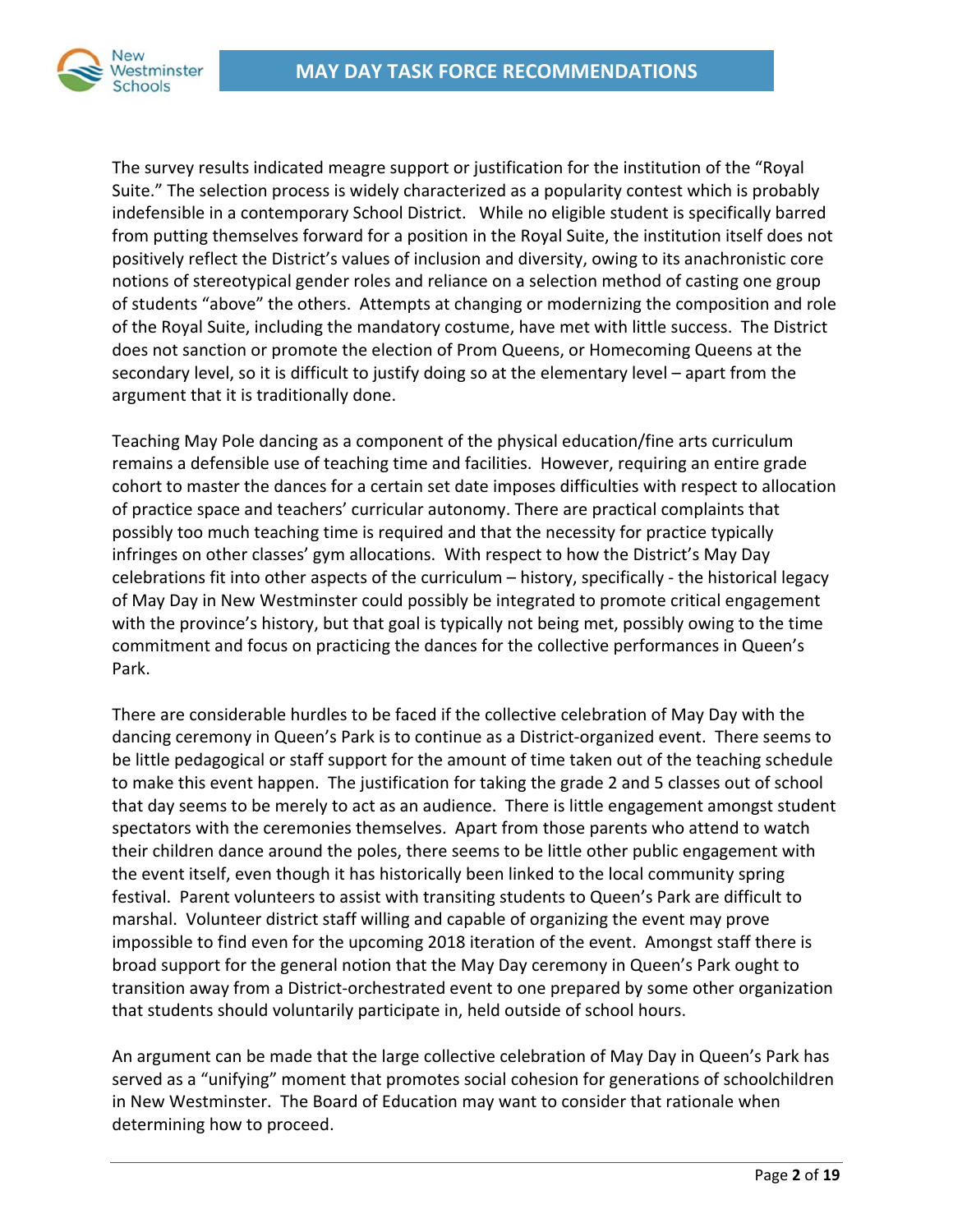



## **The May Day Task Force Committee respectfully submits the following recommendations to the Board of Education:**

- 1. For the 2018 and 2019 May Day, celebrations be school‐based celebrations and further recommend that on the 150<sup>th</sup> anniversary of May Day in 2020, the School District support the May Day Celebration Ceremony at Queen's Park.
- 2. The District should discontinue the practice of selecting a Royal Suite. The Board should support the transferring of responsibility for the Royal Suite to a community organization.
- 3. The Board should endeavor to transfer responsibility for organizing the May Day celebrations in Queen's Park outside of school hours to a community organization who could then decide how best to continue the tradition. In this way, for example, those community members who are particularly keen to keep alive the institutions of the May Queen and Royal Suite could formulate their own selection methods, costume requirements and ceremonial "duties".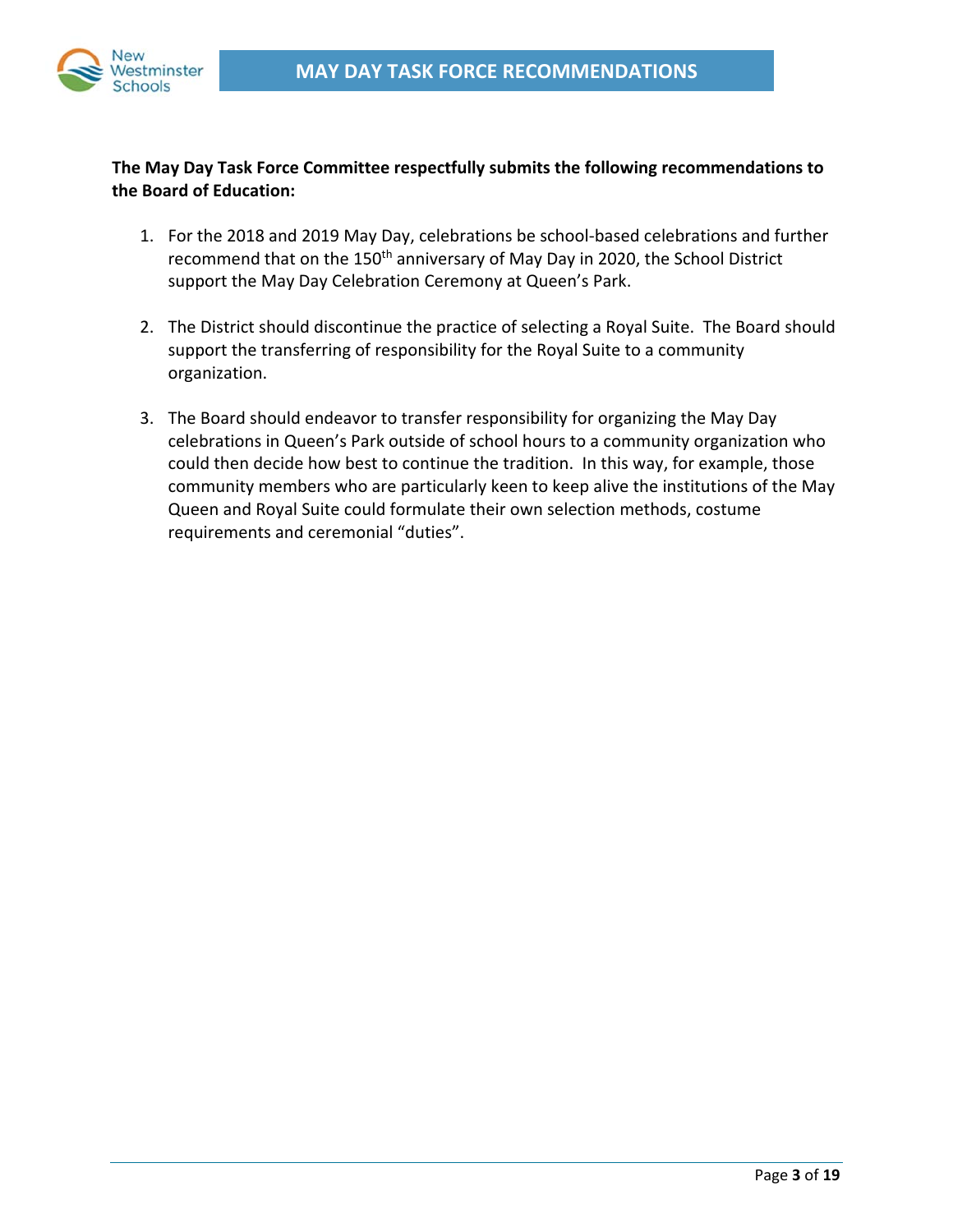

# May Day Task Force

# APPENDIX A

May Day Survey 2017 Summary Overview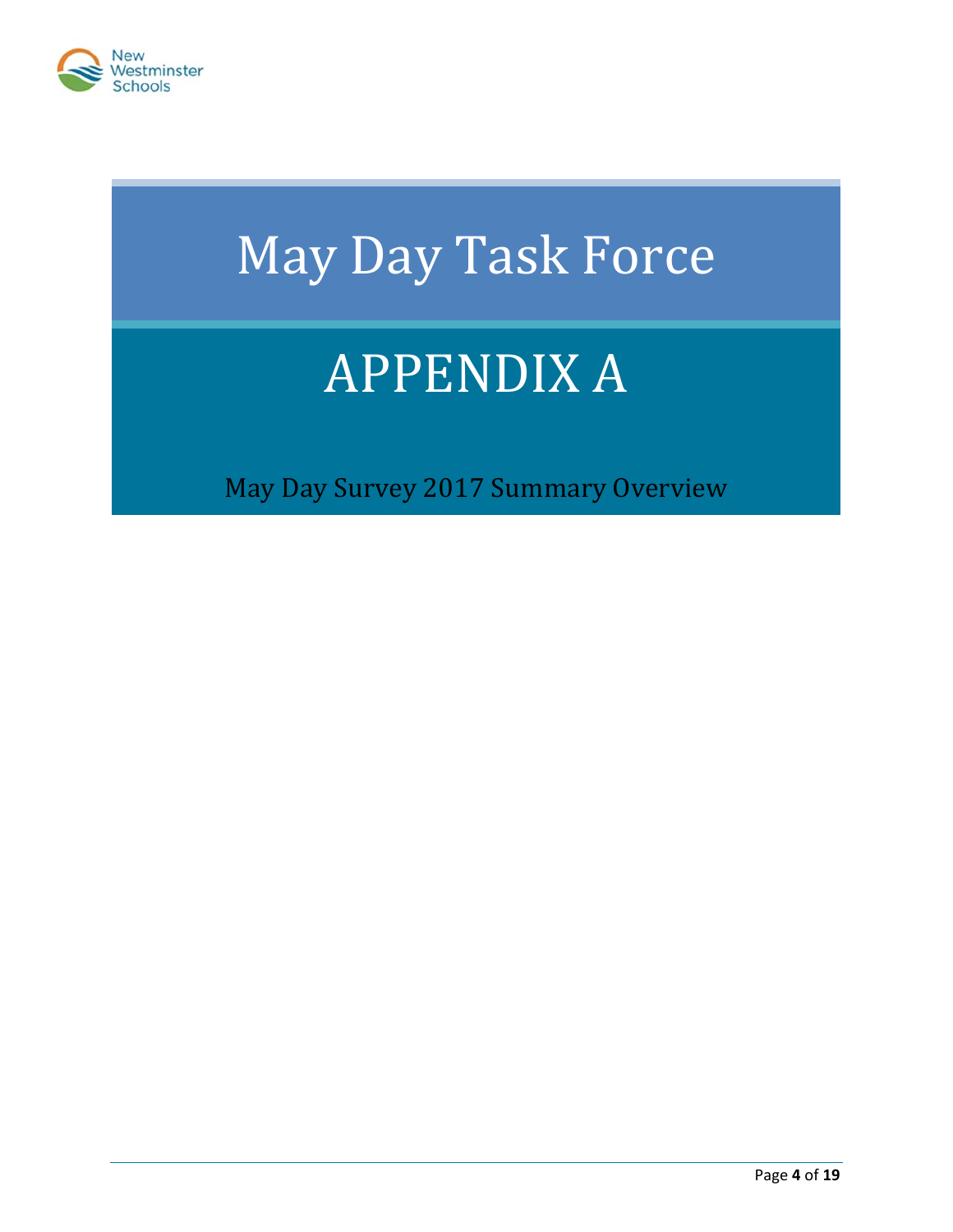

### **Survey Respondents**

The May Day task force survey ran from June 6 to June 15. The survey resulted in 203 responses comprised of 67% teachers, 20% support staff, 5% principal/vice-principals, 6% exempt staff and 2% other (i.e. facilities and operations staff). Of the 166 elementary and middle school teachers in New Westminster Schools in 2016‐2017, 124 participated in the survey – a teacher response rate of 75%.

#### **Survey Questions**

The survey posed ten questions. These questions sought input on the following queries:

- a description of the respondent's experience of May Day
- the hours of instructional time for dance preparations
- an assessment of student spectator and community engagement with the event
- assessments of the relevance of the ceremony to the redesigned curriculum
- does the Royal Suite align with the district's values of inclusion and diversity
- an assessment of the use of resources devoted to the ceremony
- the merits of school-based May Day events
- the importance of the annual event for the district
- should the District's May Day ceremony be a community-run event

#### **Below, please find a summary of the survey responses:**

#### **Q1: Please describe your experience with May Day in New Westminster:**

- Respondents identified their role or involvement in May Day in various capacities as follows:
	- o 67% teachers, 20% support staff, 5% principal/vice‐principals, 6% exempt staff and 2% other (i.e. facilities and operations staff).
	- o Of the 166 elementary and middle school teachers in New Westminster Schools in 2016‐2017, 124 participated in the survey – a teacher response rate of 75%.
- Of the 203 responses to this question: 79 offered qualitative assessments of their experience.
	- o 45 negative comments (57%)
	- o 21 positive comments (27%)
	- o 13 mixed comments. (16%)
- 26 respondents (13%) said they had direct experience of May Day as children, in the Royal Suite, as parents, etc. In most cases, this group of respondents wanted to see the tradition continue; a smaller cohort said they recognized that the time for change had come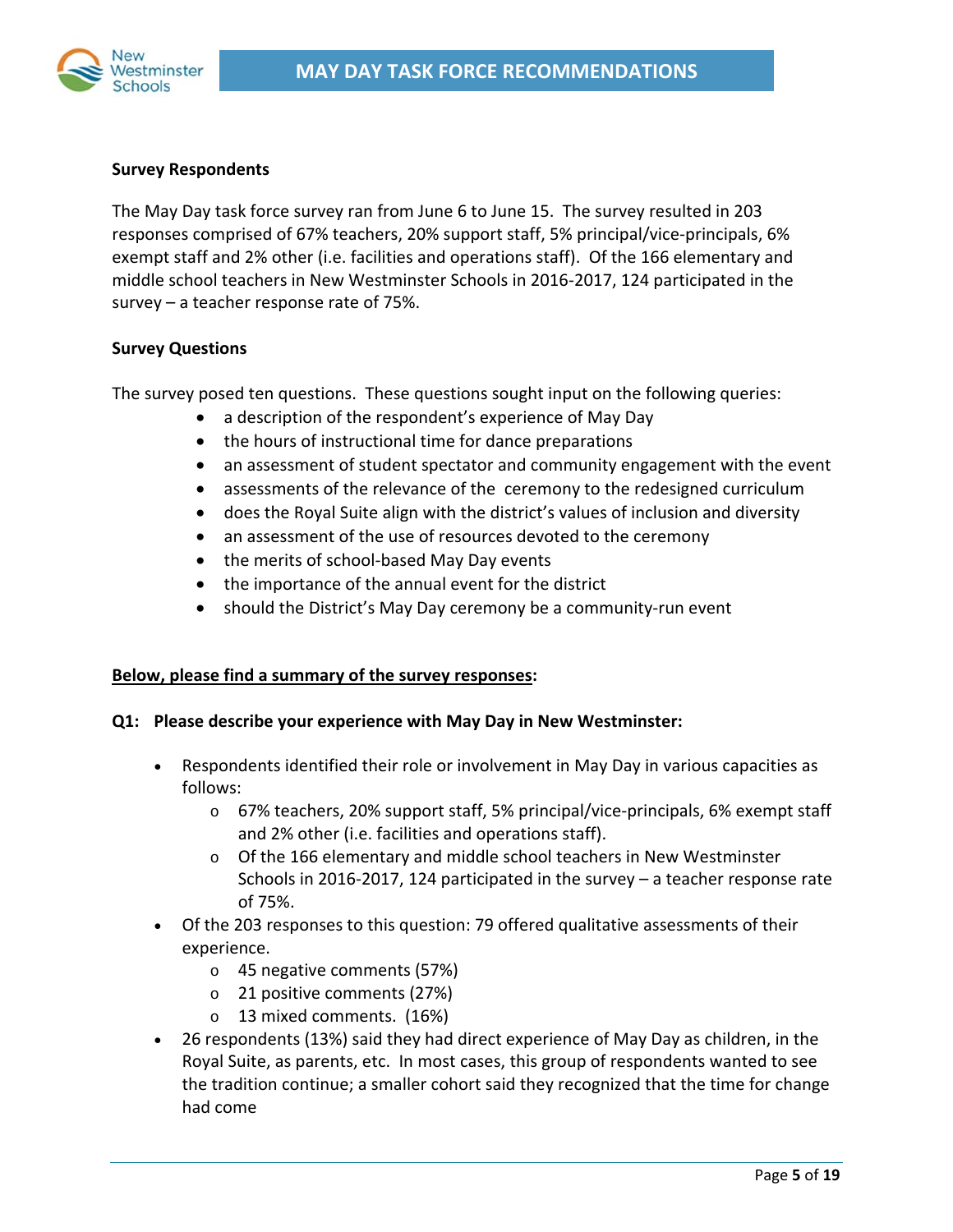

- **Q2: Grade 3 and 4 teachers: How many hours of instructional time do you use to prepare students to perform the traditional May Day dances?**
	- Teachers cited anywhere from 15 to upwards of 35 hours devoted to practice; the typical time involved was about 16 hours over 8 weeks.
- **Q3: How would you assess student spectator engagement with the May Day ceremony**?
	- Positive: 11.5% (18 /156)
	- Negative: 78% (122/156)
	- Mixed: 10% (16/156)
	- No Response: 33
- **Q4: How would you assess community engagement with the May Day ceremony at Queen's Park event?**
	- Positive: 27% (54/203)
	- Negative: 34% (70/203)
	- No Response: 39% (79/203)

If percentages are calculated for the total respondents who offered an assessment (124) then they are 43% positive and 56% negative.

- **Q5: The redesigned curriculum promotes critical engagement with the province's history. In your opinion, does the district's May Day ceremony in Queen's Park reflect this emphasis?**
	- $\bullet$  No: 65% (95/147)
	- Yes: 22% (32/147)
	- Undecided: 14% (20/147)
	- No response: 43

Total responses: 147 (i.e.: percentages are calculated in relation to the total yes/no/undecided responses and excludes those who did not answer this question. Many 'no responses' were support staff/others who likely did not feel in a position to address the issue.)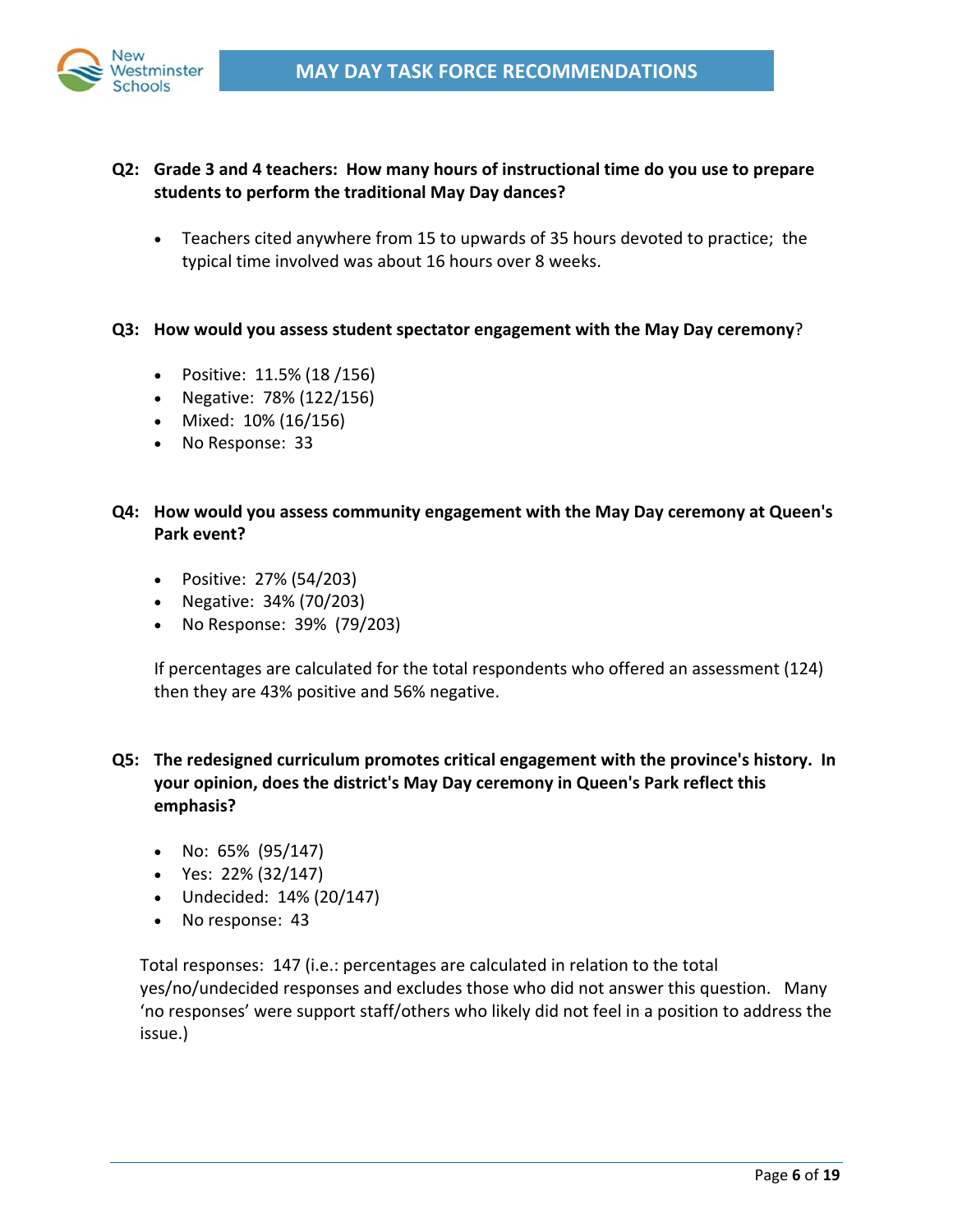

- **Q6: Do you believe that the Royal Suite aligns with the school district's values of inclusion and diversity? Why or why not?**
	- No:  $73\%$  (110/150)
	- Yes: 23% (35/150)
	- Undecided: 3% (5/150)
	- No Response: 45
- **Q7: The May Day ceremony at Queen's Park is a significant commitment of district staff time and resources and is conservatively valued at \$50,000 to organize and stage. Do you think this is a good use of the district's time and resources?**
	- $\bullet$  Yes: 12% (23/185)
	- No:  $84\%$  (156/185)
	- Mixed: 3% (6/185)
	- No response: 14
- **Q8: Many schools hold May Day assemblies. Do you believe school‐based May Day events should replace the district‐run May Day ceremony at Queen's Park? Why or why not?**
	- $\bullet$  No:  $40\%$
	- Yes: 39%
	- Community‐run only: 13%
	- Gone completely: 8%

**Q9: Do you view the school district's May Day ceremony at Queen's Park as an important annual event that should be continued? Why or Why not?**

- No:  $72\% (127/176)$
- Yes: 16% (28/176)
- Maybe: 11% (21/176)
- No response: 27

#### **Q10: In your opinion, should a May Day ceremony in the park be a community‐run event?**

- Yes: 77% community only
- No: 9% (should be a district-only event)
- Other: 2%
- Both: 10%
- 2% wanted the event gone completely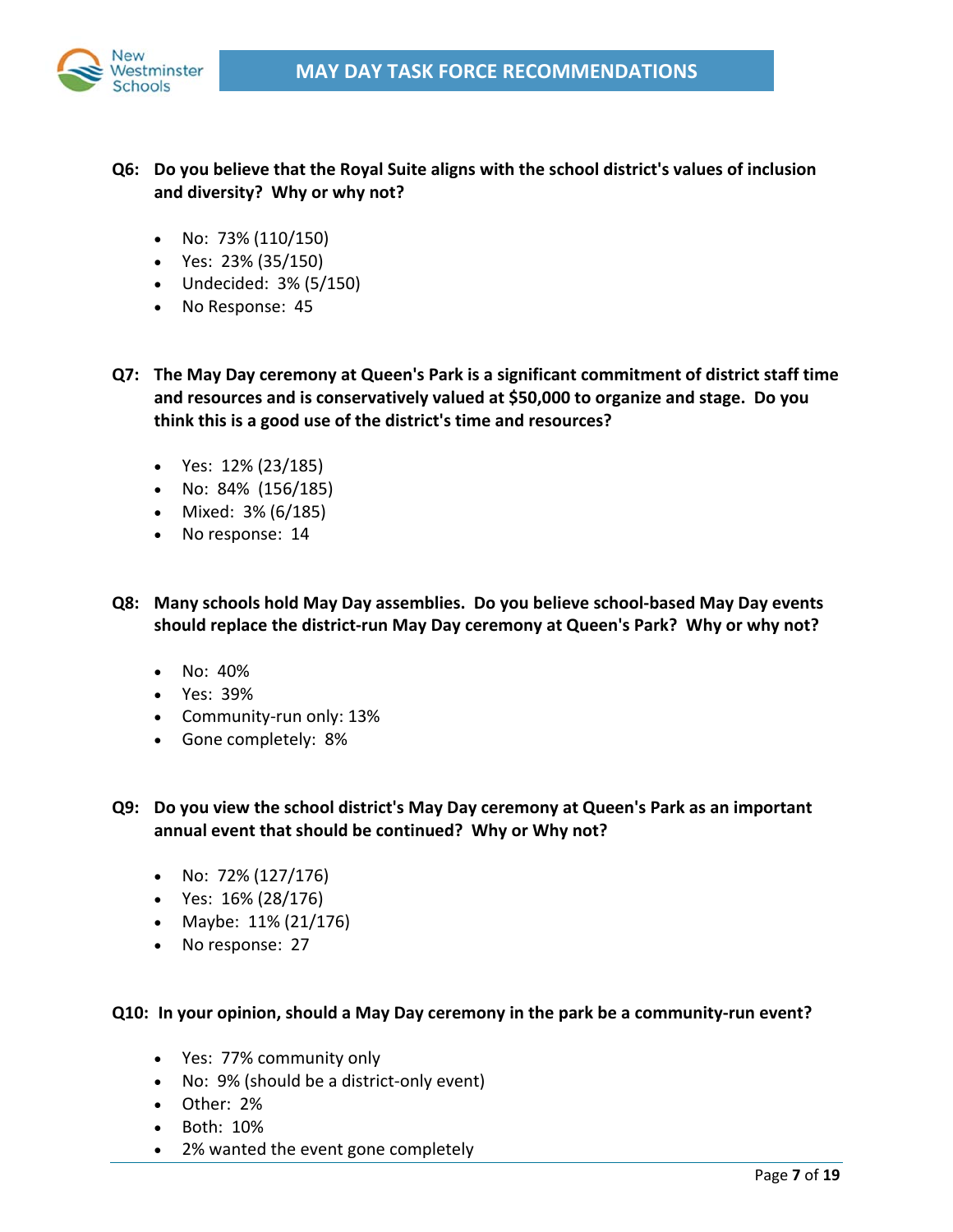

### **Draft Summary of Findings**

The open‐ended survey questions resulted in many thoughtful, honest and wide‐ranging assessments of the issues at stake. These can help inform recommendations and possible strategies for the future. Responses to the survey questions, in general, fell into two broad camps: roughly 20 to 30% who feel the ceremony could be adjusted to meet concerns, and a majority who feel the district's role in organizing and managing the event should be turned over to the community or discontinued.

## **72% of total respondents stated that May Day was no longer an important annual event for the school district.**

The majority felt what one summed up as *"a generalized unhappiness and concern over the cost, the educational time lost in preparation for the event, the amount of preparation work involved in addition to an already challenging workload and the current relevance the existing May Day program has in 21st century learning."* For many, the May Day event *"feels archaic, outdated and paternalistic."* Of the 21% who view the school district's May Day ceremony as an important annual event, nearly half wanted the park ceremony to continue because it was 'tradition.' A number of respondents said they supported the May Day ceremony in the park primarily because they valued the fact that it was the only event that *"brings all the schools in this small district together in one place."* Several suggested bringing back track meets and other strategies to "connect across schools and grades."

## **77% of respondents believe that a May Day ceremony in the park should be exclusively run by the community.**

Respondents stated:

- that the event takes learning time away from the classroom;
- uses up resources;
- causes stress for students, teachers and the district;
- does not align with either the curriculum or the district's vision, mission or values.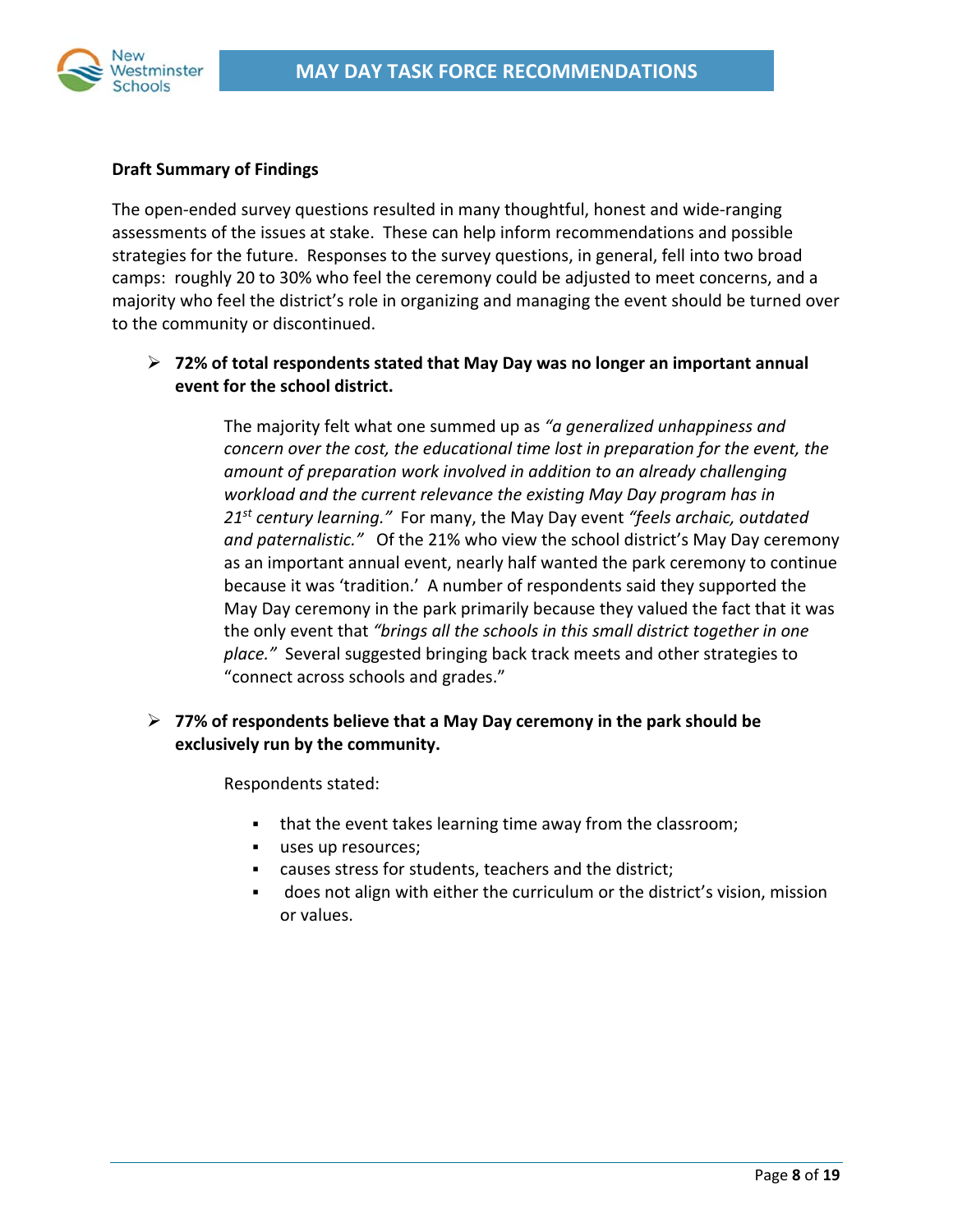

A number of teachers and principals/vice‐principals described tension within schools and between staff and community members over how things should be done, and suggested polarized views and inflexibility led to missed opportunities to compromise with solutions everyone could accept. The result, as one principal/vice principal summed up, "the *event was fraught. Too much politics, too much time diverted from teaching and learning. Too much energy and time reinforcing colonial traditions instead of embracing a more inclusive world view...*" Another principal/vice-principal found that the tension in the schools over the years means it has "*become easier to continue with the event to avoid conflict rather than re‐evaluate our purpose behind it."* 

The majority stated that if the ceremony in the park is an important part of New Westminster's history, then "*the community can continue the event and the public can choose to take part.*" Several made the observation that a community‐run event based on voluntary, rather than required, participation would have positive outcomes, similar to community‐based May Day events in Port Coquitlam, Burnaby or Abbotsford*.* A community event could take place in the evening or a weekend, allowing more parents to see their participating children; it could be run by the city or Hyack Festival Association or both, while enthusiastic teacher volunteers and community members could coach dancers as an extracurricular activity similar to other sports and arts pursuits. "*Make it fun, not forced*," said one teacher.

#### **Tension between community/district:**

Several respondents described what they saw as polarized perspectives of the ceremony and noted that the inflexibility between the two views of May Day ("those who love it and those who hate it") had taken a toll within the district and between the district and the community. One respondent concluded that "*whenever changes have been suggested for May Day, it creates controversy*." Another said the district's attempts in 2017 to change the traditional clothing of the Royal Suite, "*although done out of a concern that it was not modern enough or inclusive enough*", was an overreach: *"I do not think it is the school district's place to make those type of changes."* An email sent to staff and quoted in another survey response suggested that *"school district staff are responsible for May Day curriculum, and administering and organizing the celebrations; however, the May Day traditions belong to the citizens."*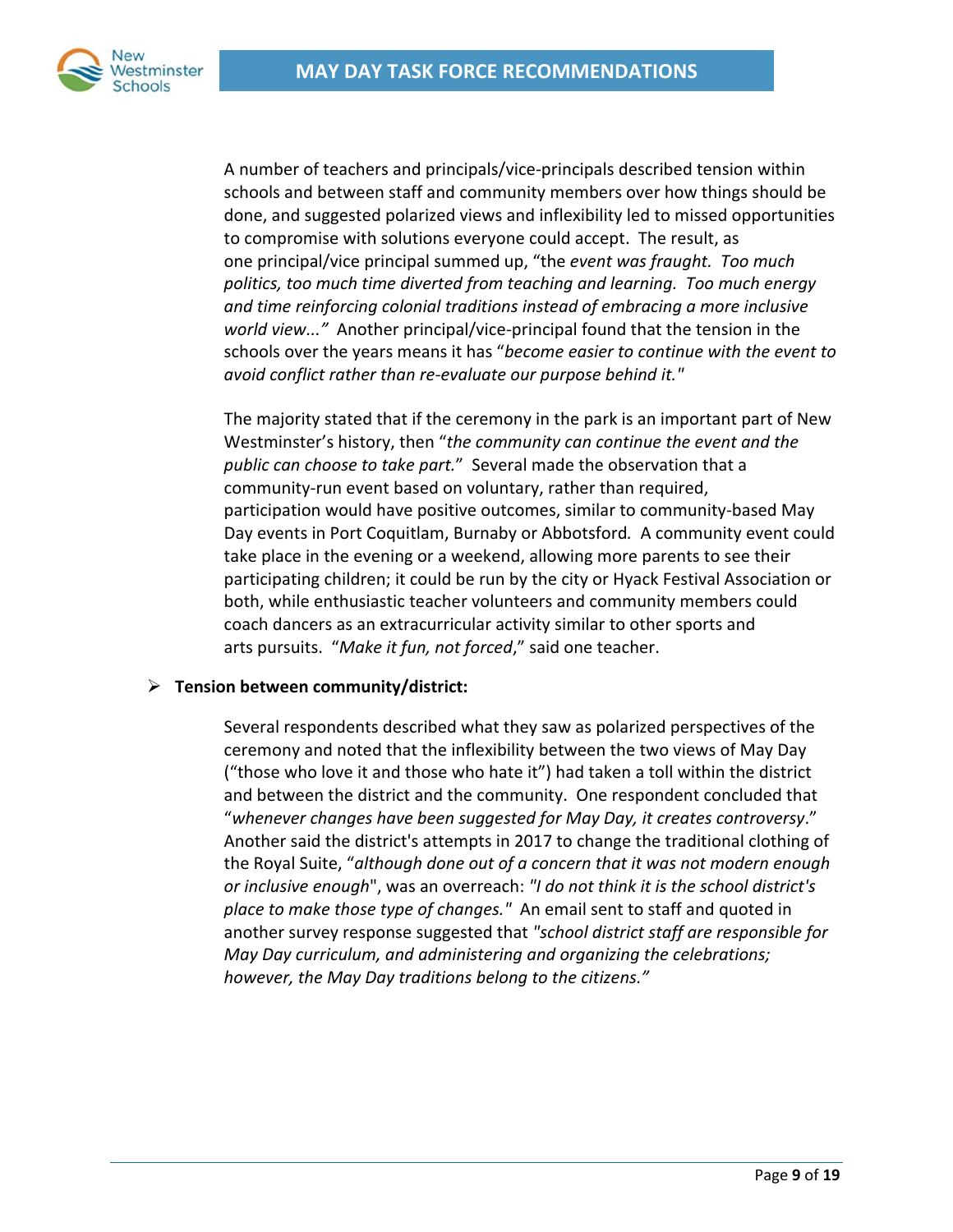

 **65% felt that the May Day event did not promote critical engagement with the province's history, while another 14% had mixed feelings the event could continue without substantive change.**

> Respondents stated that the May Day event does not acknowledge the role of marginalized groups in the history of the province or historical injustices in relation to First Peoples. Many respondents also felt the event does not reflect the current diverse community. *"I think the May Day is an event that was designed for one cultural group only. It does not look at first contact, the role of immigrants in the formation of BC, the contributions of women, the development of political parties, the creation of infrastructure, the creation of Indian reservations, residential schools, etc."* said one survey participant. A principal/vice‐principal felt *"[May Day] should not be a school‐based event AT ALL. It does not fit with our redesigned curriculum. It does not fit with our multicultural focus and our First Nations lens. And it doesn't fit with our need actually to teach children."* Those respondents with mixed feelings about the event concluded the ceremony would require substantive change to meet curriculum requirements, such as broadening the event to include other cultural perspectives.

> Among those who did not see a conflict with the curriculum, one nevertheless felt that the "efforts involved did not balance the benefits," while several expressed concerns that May Day "does not warrant the amount of time taken away from other curricular areas." While many respondents felt that May Day was an aspect of history, and was therefore important, others said that tradition alone did not justify the time, money, and challenge to personal values that it embodied. A principal/vice principal noted that the event does a *"poor job"* reflecting the redesigned curriculum and is "*not relevant." "It is simply a tradition we have not questioned."* And because the event is "*imposed [on] the students (and teacher) there is no critical engagement."* Some supporters of May Day struggled with a sense of loss and recognition that the time for change had come. *"It saddens me to think we will just get rid of May Day. I agree it is time for change so let's work together to make it effective such as connecting more to our community and history in New Westminster."*

Other comments:

o "*This is not the only event that celebrates BC's history, and I don't think it is fair for grade 3 and 4 teachers and students especially to be forced to put so much emphasis on this one event. I feel that the redesigned curriculum promotes engagement with all histories of BC, and I've been confused for a long time as to why New Westminster teachers have their autonomy restricted when it comes to our professional judgement to teach BC history when May Day is NOT in the curriculum specifically*. ( grade 4/5 teacher)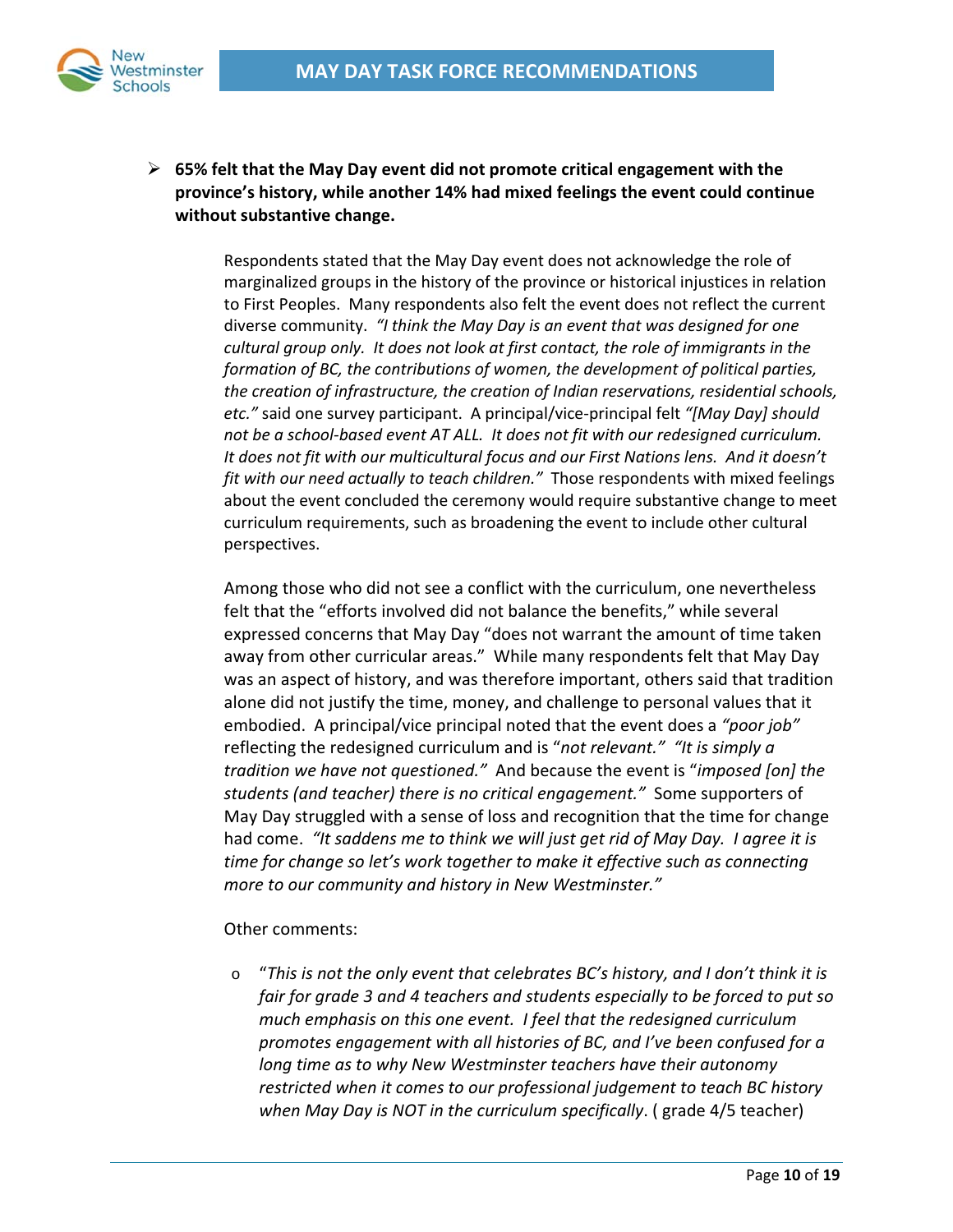

- o *"The Queen's Park ceremony is not reflective of the redesigned curriculum. In fact, it is completely the opposite. Critical engagement with BC's history involves moving away from colonialist perspectives on the development of this city, province and country... Honourable Justice Murray Sinclair states that Canada's public education system has taught citizens that Aboriginal people, languages and culture were inferior, and that citizens were implicitly 'taught to believe in their superiority if they came from White European stock…and we need to correct those perceptions. (TRC, 2013). Public education in BC has a responsibility to address these injustices…. The May Day event perpetuates the notion that European settlers are superior, and that Aboriginal and students of colour are not important*."
- o *[May day] reinforces a patriarchal, settler‐dominated and exclusive culture that does not reflect the values of the District's mission or vision."*

## **72% of respondents felt the Royal Suite does not align with the school district's values of inclusion and diversity.**

Respondents consistently raised concerns about the Royal Suite's role in promoting elitism, emphasizing popularity over achievement, entrenching 'forced' and stereotypical gender roles, celebrating one culture at the exclusion of other cultures, excluding those with disabilities, and conflicting with educational curriculum in representing the "British colonialism that we are now trying to reconcile in our schools."

One respondent noted that in each of the four schools [they] had taught in, *"the whole Royal Suite election process has been a popularity contest that has caused social problems and conflicts within the grade 5s. It is divisive and unhelpful. It is particularly divisive in a dual track school."*

Another concerned about the need for modernization stated: *"I also do not like the idea of* the *whole royalty piece. It brings to mind the concepts of 'princesses and commoners' and British history. Neither are inclusive nor reflect diversity."* 

Three respondents pointed out that the relevance of, and support for, the royal suite is diminishing. In one school, *"the Royal Knight won the nomination by default* this *year and was the only boy who put his name forward."* Another noted *"10 years ago we had 10 more students running for May Queen. This year we had 1."* Still another said: *"this year only two students applied for May Day Queen and royal Knight at the school that I am in."*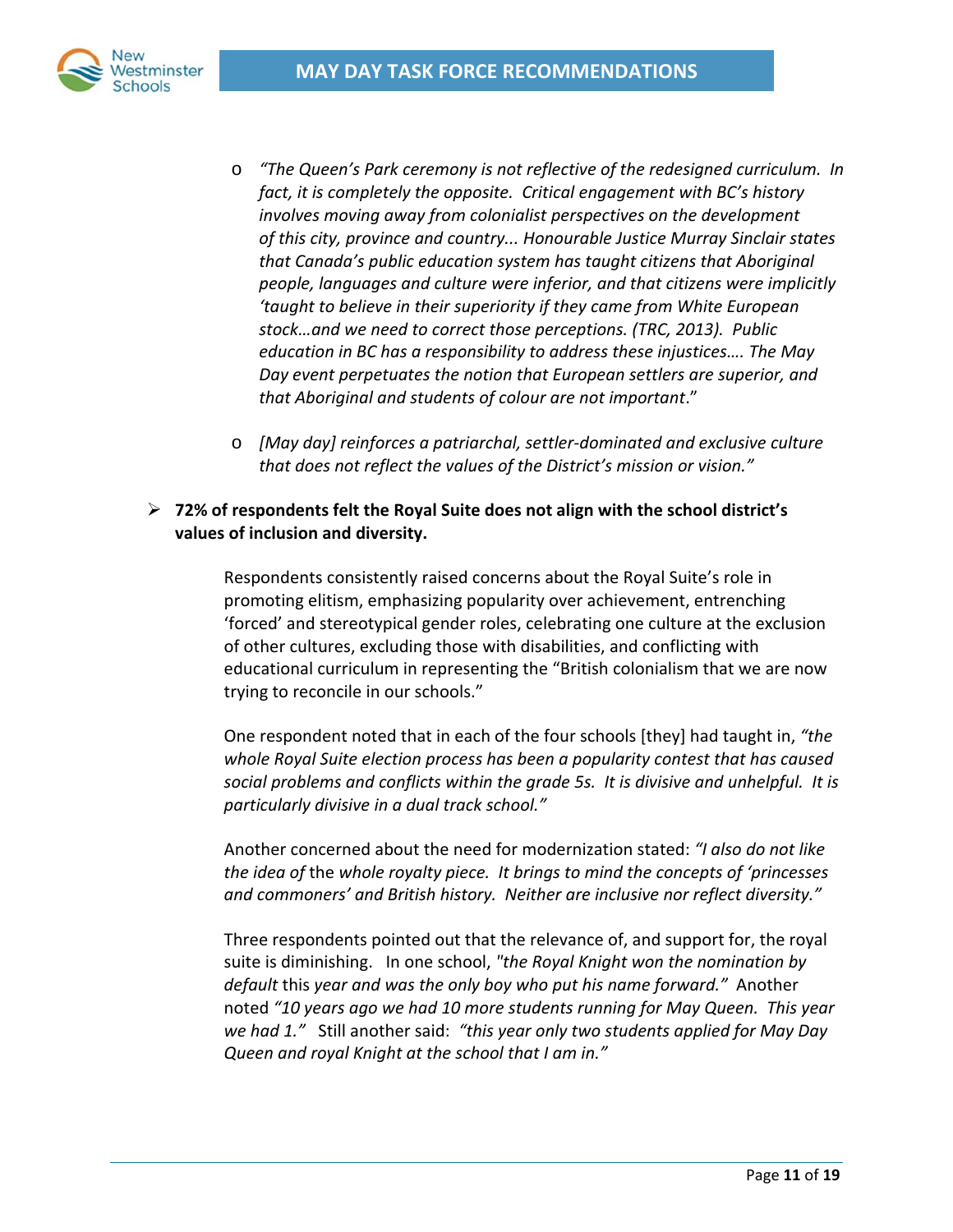

A teacher noted the inclusion of students with disabilities was dependent on the school and teacher *"to see that students with special needs are included in learning* the *dance ‐ and as long as I have been in the district I can't remember a child with a visible disability being a May Day rep."*

Another asked how the Royal Suite can be reconciled with the BC Human rights Code protecting gender identity or expression, or with Ministry of Education requirements for school districts to have policies that explicitly reference sexual orientation and gender identity.

## **84% of respondents felt it was not a good use of district staff time and resources (estimated at a value of \$50,000) to organize and stage the May Day ceremony.**

Said one respondent: *"Many people have little understanding of what happens to make this event happen. It is not 'just one day.' All staff and students are affected by this event."* Regarding instructional time to teach the May Day dances, Grade 3 and 4 teachers cited anywhere from 15 to upwards of 35 hours devoted to practice; the typical time involved was about 16 hours over 8 weeks.

Time commitments also involve attending assemblies to select the Royal Suite, as well as the day of school missed for the May Day event itself*. "For the [grade 3 and 4 teachers], this is a HUGE amount of time to not have your class together,"* said one teacher. Several teachers and principals/vice‐principals noted the use of the gym infringes upon others classes' gym blocks and learning times. They also described further disruption for split classes, when *"students lose hours of instructional time"* and are *"negatively affected as teachers have to arrange their placement during dance instruction. It is not always educationally ideal."* The event places great demands on other staff as well: as one principal noted the involvement of CUPE work at school sites inevitably ends up being neglected in the weeks before and after May Day.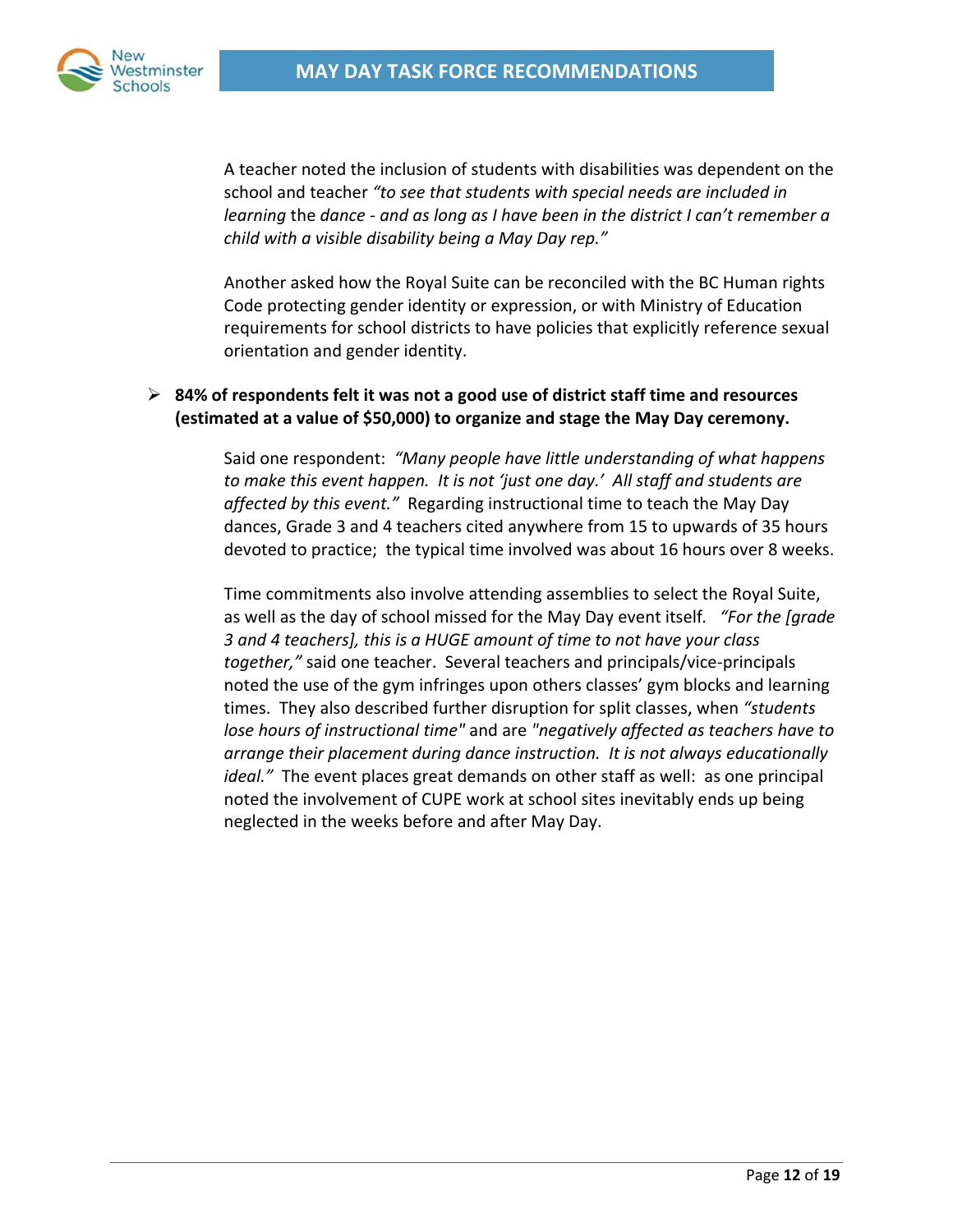

## **Respondents were split evenly (40% no, 39% yes) over the idea of replacing the May Day in the park ceremony with school‐based May Day events.**

Those in favour of school‐based events suggested assemblies would be less expensive, take pressure off student performance expectations, result in more student‐centered celebrations with greater school participation, and require fewer instructional hours. School-based events could also be tailored to each school's unique community. Others felt that May Day was critical as a larger community experience and that it would be *"diminished beyond recognition"* if not held at Queen's Park as a district event, with numerous respondents emphasizing the importance of a district event. Another cohort of respondents felt school‐based events would involve the same amount of teaching time and that the time had come to turn the event over to the community and make it entirely voluntary. *"The idea [of a school‐based assembly] might look good from the perspective of someone who does not teach or work in an elementary school, but from our perspective it is not a solution AT ALL,"* said one grade 3‐4 teacher.

 **78% respondents described "low," "minimal," or "poor" student engagement with the event; the majority of respondents also (57%) described minimal engagement from the community.**

> Respondents noted community engagement has *"dwindled considerably over the past few years"* or had *"decreased dramatically."* Spectators were mostly parents who came to see their children dance; community participation was described as minimal or *"virtually non‐existent."* Some suggested the weekday event made it impossible for greater community support. *"If you removed the school involvement….there would not be a big audience."* A principal/vice‐ principal noted the challenge in getting enough family members to walk students to the park and back and said this was *"indicative of the community and their minimal engagement…Once the dancing is finished, many of our parents left the stadium – they weren't interested in the program."* Said another: *"This is not a community priority. The community may want it, but they do nothing to back it."*

> With regard to student engagement, several respondents commented that the proceedings are *'boring'* and too formal. A number cited problems with the sound system at the 2017 event and suggested engagement could be improved if the 1,000 student spectators in the stands could both see and hear better – although others suggested student engagement has, in fact, been a longstanding problem. Some expressed regret that many of the components of the ceremony that were engaging for students had been eliminated over time and felt these could be re‐incorporated to re‐establish the *"joy of May Day"* ‐ i.e. activities such as pancake breakfasts, relay races, goody bags, police dog performances, etc.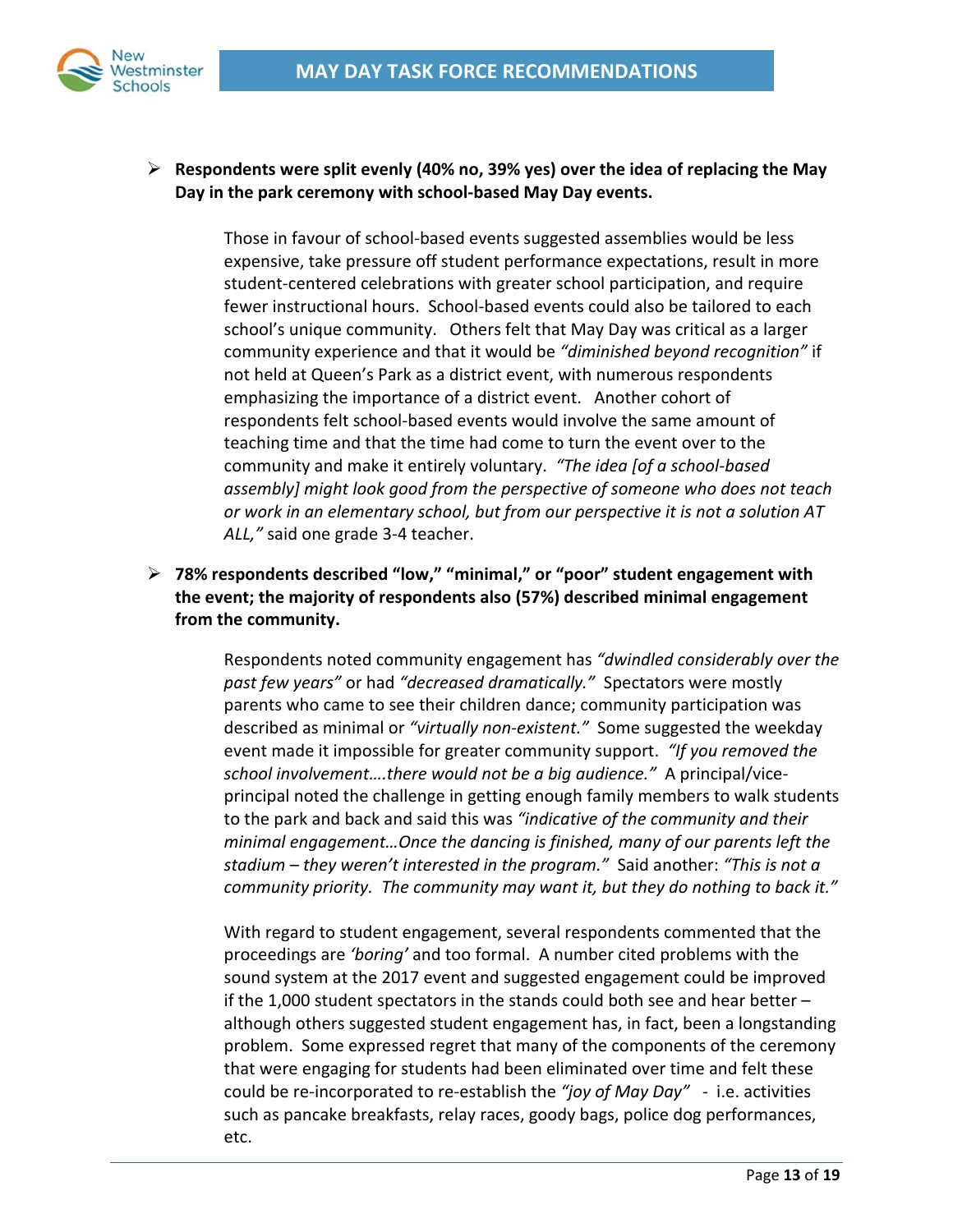

Several described the lack of engagement resulted in behaviour issues that had to be managed in the stands; as well, many students bring homework, games and activity booklets to amuse themselves during the event and minimize disruption. *"This is a concern that bothers me tremendously. It's an exercise in crowd control; it's a ridiculous use of teacher and student classroom instructional time, and I feel very strongly that we would better otherwise engage students in a school learning environment working on creative academics, or interest‐ focused end‐of‐year projects."* Absenteeism has been noted as an issue; one teacher said *"an increasing number of families now choose to keep their grade 5 students home on May Day because they feel it is very repetitive after going to May Day in grades 2,3, and 4, which shows that the event doesn't have full parent support…"* Similarly, another respondent said that *"by grade five [students] have been through May Day assembly six times and learned the dances twice, once in grade three, then again in four."*

From a student perspective: One elementary school student who was excited about the first experience of the May Day event recorded impressions in a journal:

 *Wednesday May 24, 2017: OMG! today is May‐day! today is actually May‐day! This is my first time going to May‐day which is really awsom[sic].*

*Back from May Day: Status: boring. OMG! boring. is the only word to describe how boring May Day was. Well at least my BFF (xxx) was there to entertain me."*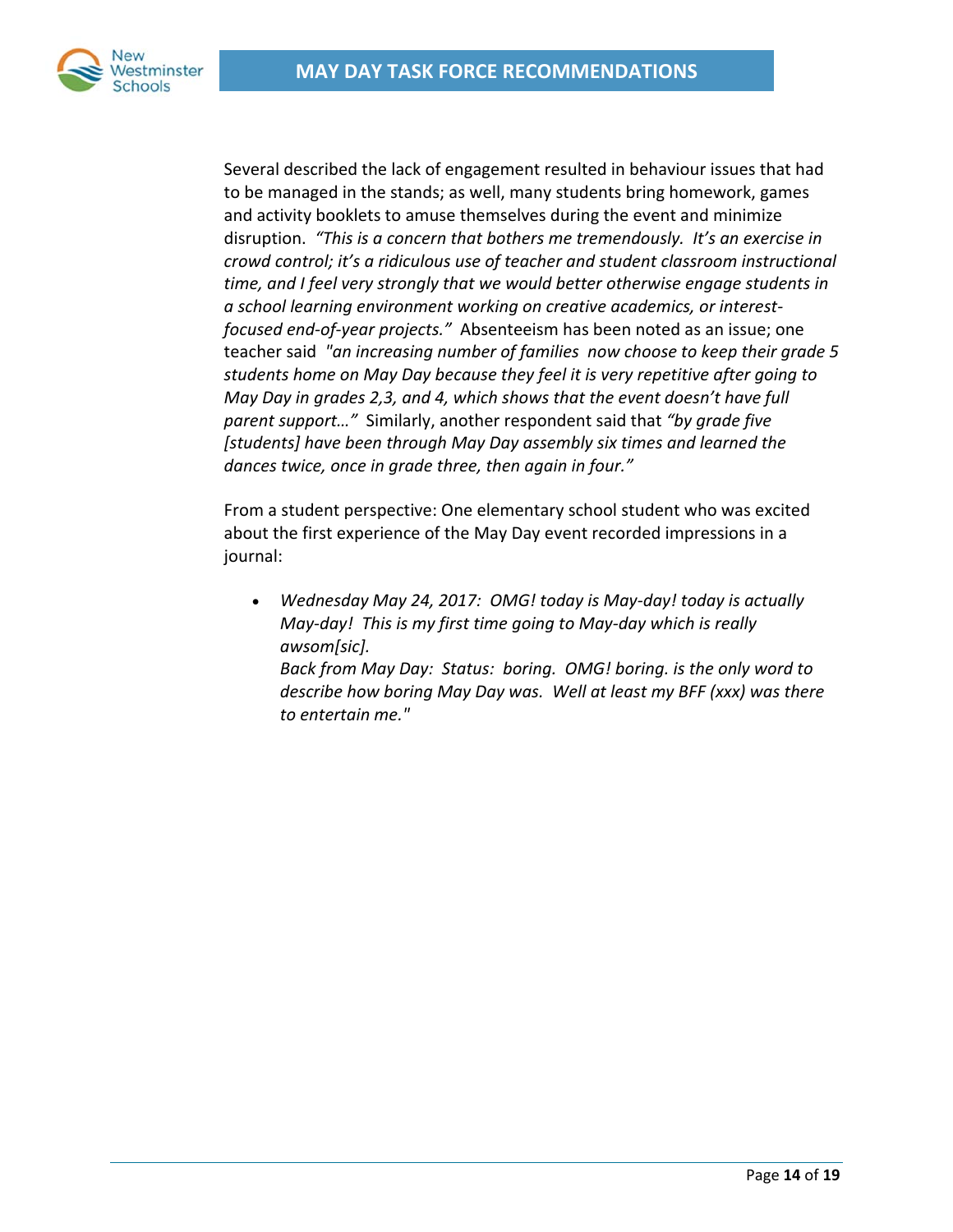

# May Day Task Force

# **APPENDIX B**

May Day Task Force Terms of Reference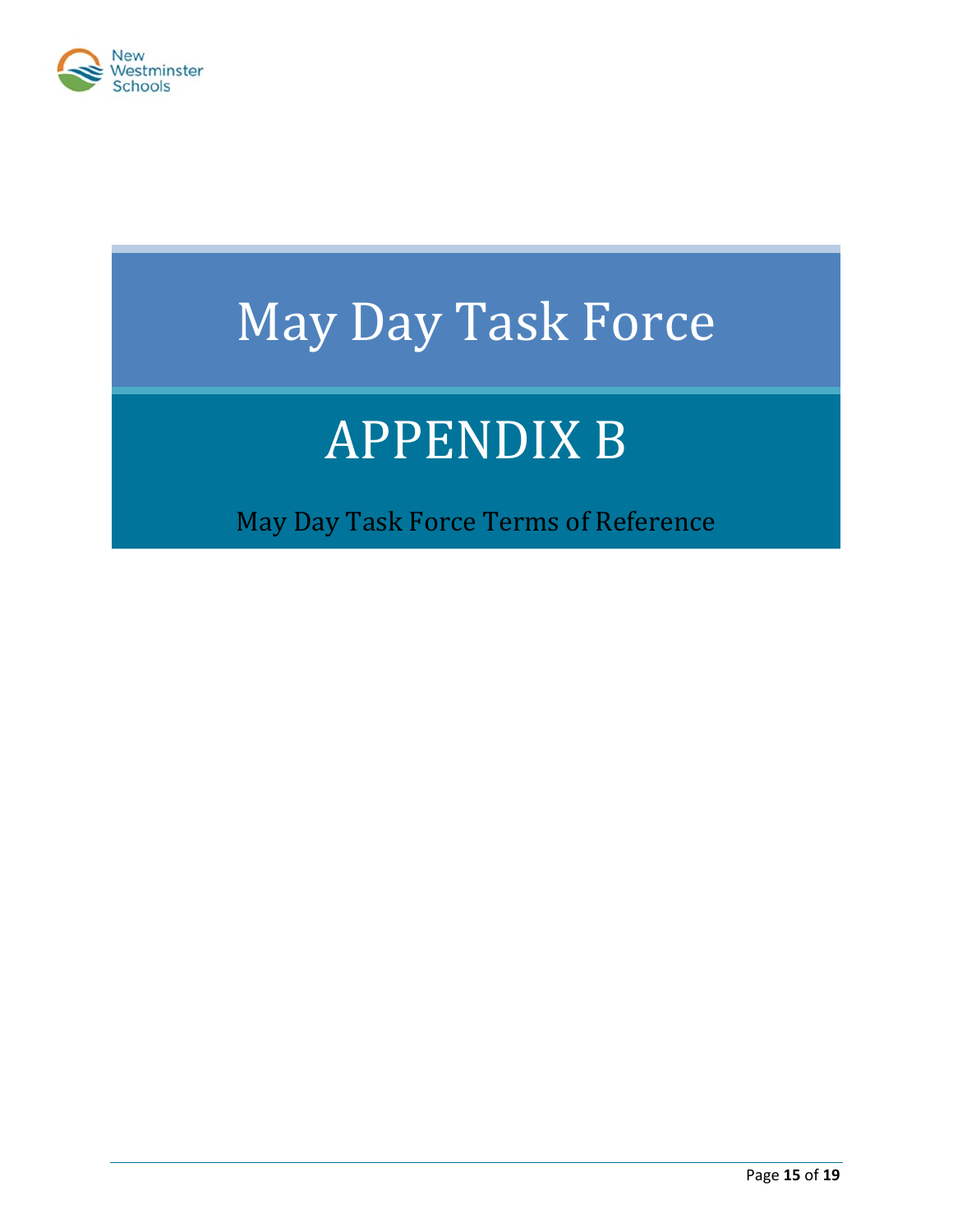



**Board of Education for School District No. 40 (New Westminster)**

**May Day Task Force**

### **Terms of Reference**

The Purpose of the May Day Task Force is to review the nature and scope of School District No. 40's participation in the annual May Day celebration. This review shall include a process for gathering feedback from parties with an interest regarding matters pertaining to the school district's participation in May Day. Recommendations from the school district's May Day Task Force will be brought to the Board of Education no later than the fall of 2016 so that any accepted recommendations may be implemented for the 2017 May Day celebration.

The decision-making model to be used for this task force is the consultative model. As per Policy 206 Decision-Making Process, the consultative model is defined as follows:

"Consultative Model (taking into consideration). A consultative committee or working group provides expertise, but is not a decision‐making body. Their input is taken into consideration by a person or persons who have decision‐making authority."

In the case of this task force, the persons who have decision‐making authority are the Board of Education for School District No. 40 (New Westminster).

The Decision‐Making Guidelines, (please see attached), will be used by the task force to make recommendations for the Board's consideration.

Task Force Membership will be comprised of:

- Four teachers
- Two parents
- One support staff
- One Principal/Vice-Principal
- One Senior Management Team member
- Two Trustees

Representatives will be selected through an "Expression of Interest" process (with the exception of the Board and Senior Management Team members who will be appointed). Expressions of interest will be duly considered and appointments will be made by the Board of Education.

One of the Board of Education's appointed representatives will serve as the Chair of the school district's May Day Task Force.

Other District staff or Community Members may be used as Advisors to the task force as required.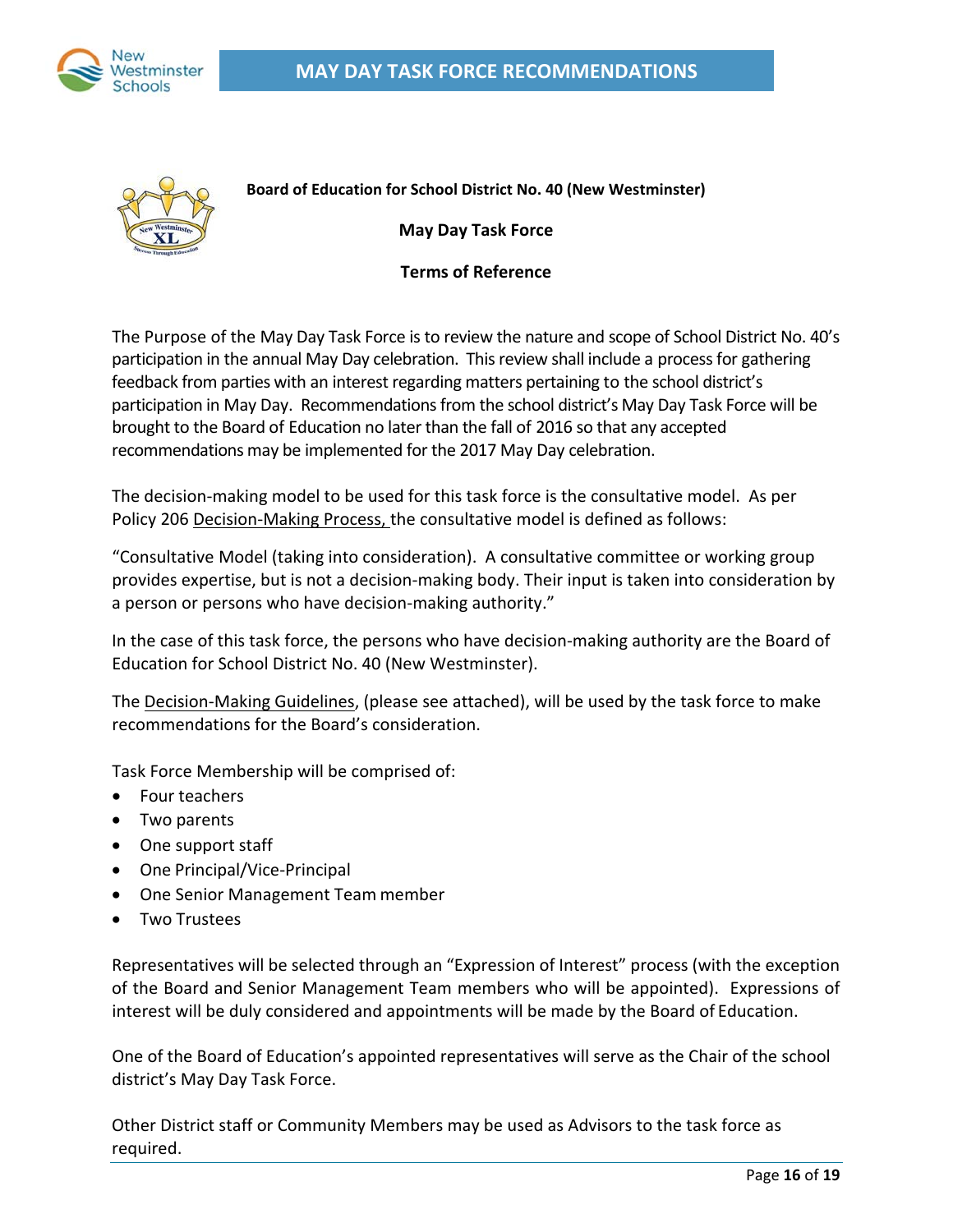Changes to the task force's composition will be subject to the approval of the Board of Education for School District No. 40 (New Westminster).

Time Commitment: The frequency of the meetings will be determined as the process unfolds. It is expected that the task force will meet approximately 3‐5 hours per month (with the exception of July and August) according to a pre‐ established meeting schedule.

Action teams, or smaller working groups, may be established as needed to focus on specific projects or activities related to the work of the task force.

Term of Appointment: The term for all voting members will be the period from the inception of the task force up to December 2016 (or until such time that the task force has made recommendations to the Board of Education).

Quorum: A quorum shall consist of half the voting members plus one.

If a quorum is not present within 15 minutes following the time at which the meeting was to commence, the names of the members present at the meeting will be recorded and the meeting shall stand adjourned.

Agenda and Minutes: The Chairperson will take input from the task force in establishing the agenda, and District staff will ensure the agenda is sent out to the task force in advance of meetings.

A recording secretary will be appointed and they will take minutes and circulate said minutes to the task force after each meeting.

### Rules of Procedure:

The school district's May Day Task Force procedures shall be governed by:

- Policy 402.1/502.1 District Code of Conduct http://district.sd40.bc.ca/sites/default/files/5021%20District%20Code%20of%20Conduct%20DONE.pdf
- The Decision-Making Guidelines (see attached).

### Reporting Out

The Board of Education Trustee representative will report out on the activities of the school district's May Day Task Force at the Board meeting following each task force meeting.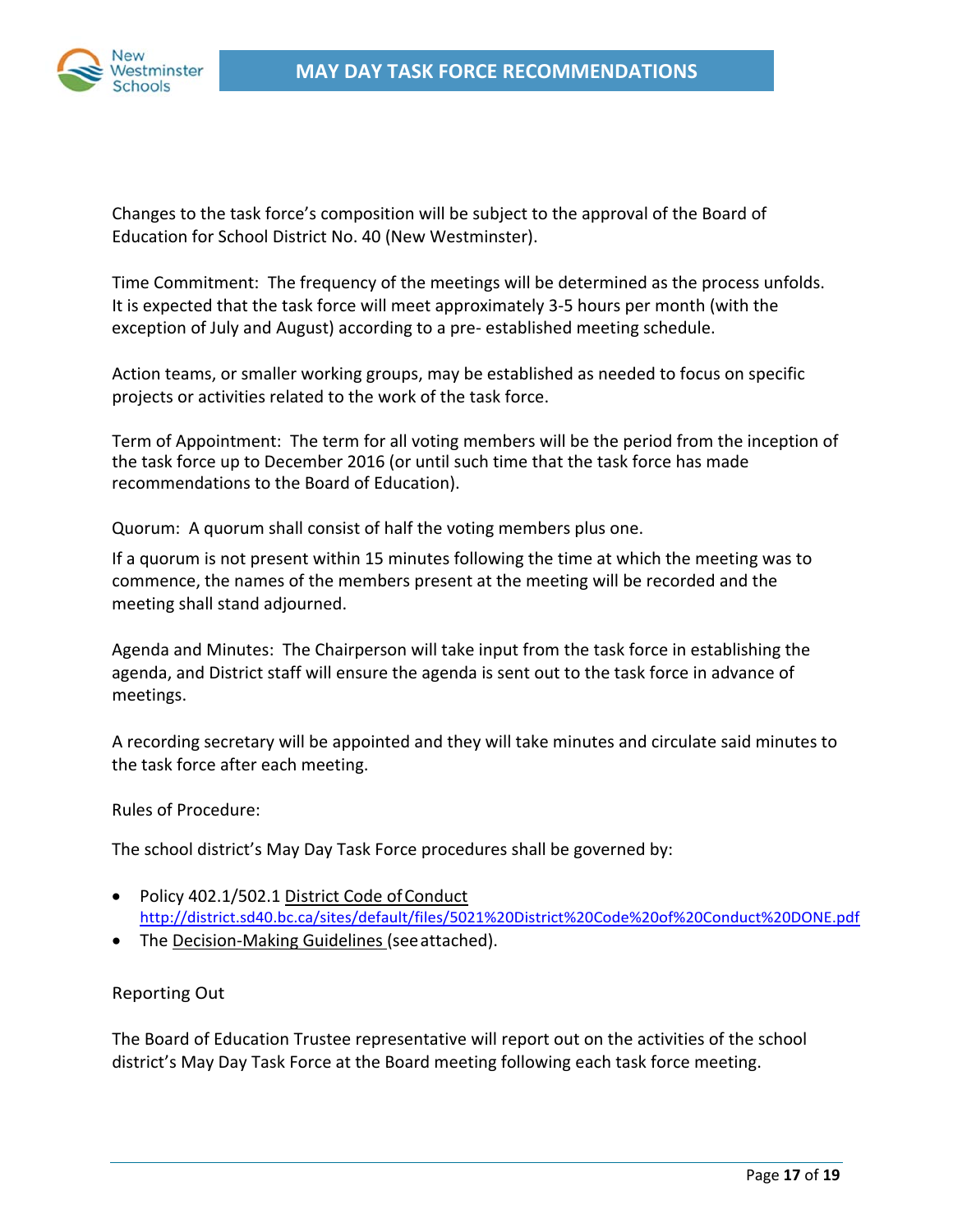

## **Board of Education for School District No. 40 (New Westminster)**

# **May Day Task Force Decision‐Making Guidelines**

Decision-making: The school district's May Day Task Force shall operate on the principle of seeking consensus for any recommendations put forward by the Task Force to the Board of Education.

Definition of Consensus: Consensus is a process for multi-party decision-making that synthesizes the ideas of all participants into a decision that is acceptable to all. Consensus requires high levels of commitment, time and communication. Consensus is not a compromise or form of deal‐ making. It involves exploring "interests" and ensuring that the decision fits with the group's purpose and values.

Consensus Guidelines:

- A clear proposal is put forth in advance of the meeting (with background material when possible);
- Adequate time is set aside for meaningful discussion;
- All parties are expected and encouraged to participate. If any party chooses not to participate, they give license to the group to make the decision for them and they commit to endorsingthat decision;
- There may not be 100 % agreement; rather, consensus means that all parties are able to "live with" the decision provided there is the opportunity to review it after the decision has been implemented;
- Where there is disagreement, there is a commitmentto:
	- o Discussing the underlying assumptions;
	- o Seeking differences of opinion to gain understanding;
	- o A willingness to consider different points of view;
	- o Clarifying the issues; for example, identifying the real issues from surfaceissues;
	- o Listening carefully to identify interests;
	- o Looking for "win‐win" outcomes.
- Where there is a disagreement and a decision needs to be made, a vote will take placewith the majority vote being the group decision;
- If time is not an issue, the decision may be deferred to a later date to go through the consensus process after committee members have had time to consider the issues;and, The opinions of all parties will be treated with respect.